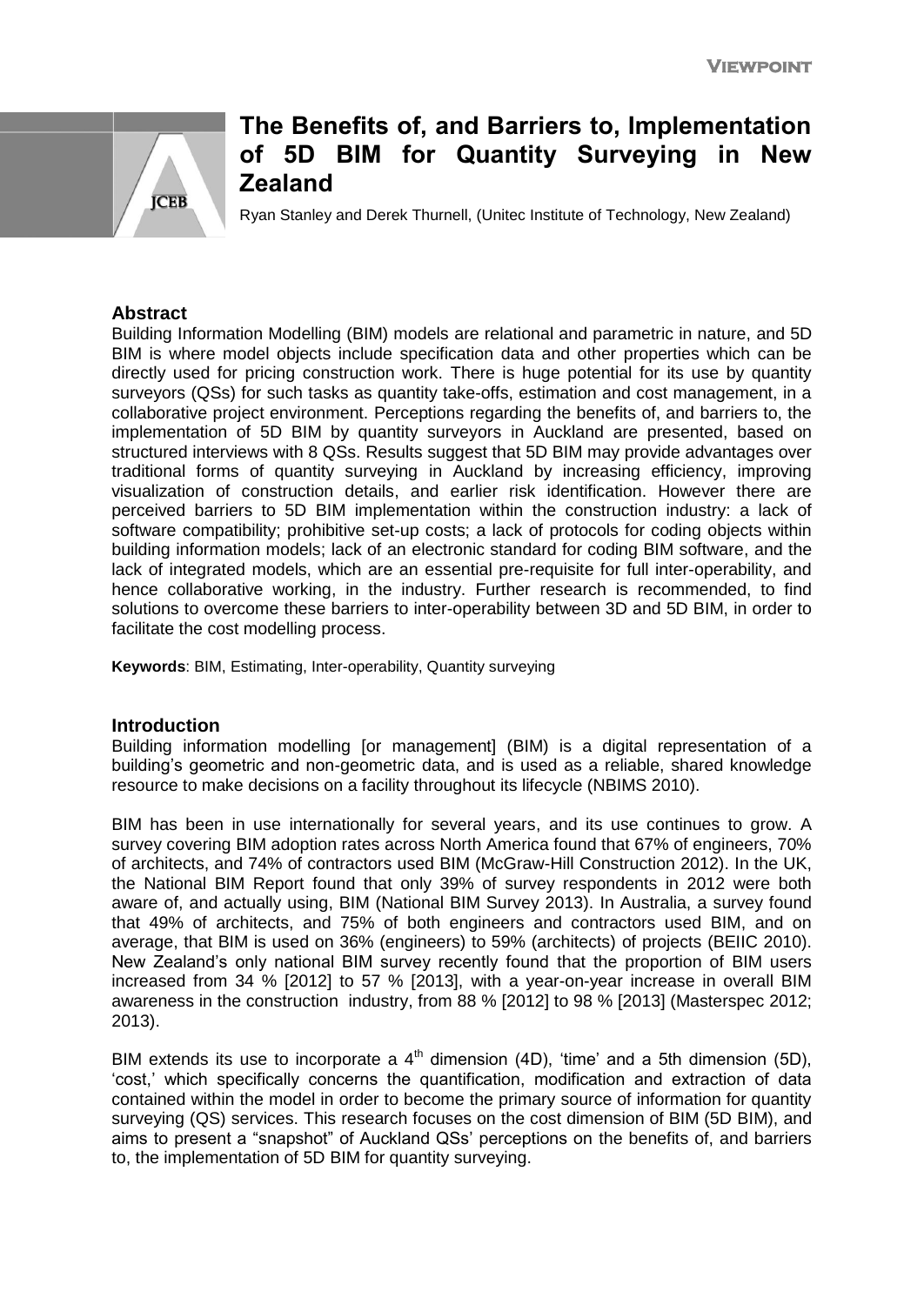# **5D BIM**

5D BIM contains objects and assemblies in the BIM model that have a cost dimension added to them, either by incorporating cost data within the BIM model objects themselves, or which can be "live linked" to estimating software tools, which is current practice in New Zealand (Boon & Prigg 2012). Parametric modelling then, facilitates the creation of a relationship between elements, and includes the specification and properties of individual elements and objects, [potentially] enabling the extraction of comprehensive and accurate information from the model which can be directly used for costing (Eastman et al. 2011). However, progress in the take up of 5D BIM is slow; in the UK, a recent survey of BIM users found that only 14% thought that BIM makes traditional bills [schedules in NZ] of quantities (BOQs) redundant (National BIM Survey 2013).

# **BIM and 5D in New Zealand**

The use of 5D BIM in New Zealand (NZ) private quantity surveying (PQS) practices, whilst not as advanced as internationally, is developing; current use of 5D BIM for cost modelling is somewhat limited, and is restricted to certain specific aspects of cost modelling such as quantity take-offs for cost planning purposes (Stanley and Thurnell 2013). The only nationwide NZ survey found that only 8% of respondents sometimes automatically generate BOQs from their CAD models (although this may be explained, in part, by the fact that most respondents were from architectural or engineering design practices, rather than QSs). Furthermore, only 7% agreed that BIM makes traditional BOQs redundant within their organization (interestingly, far more [35%] non-BIM users agreed) (Masterspec 2013).

This limited use of 5D BIM to date is perhaps due in part to lack of use of a single BIM model in NZ; instead, projects often utilise up to three different (and separate) models, which can encompass architectural, structural and services design documentation (Boon & Prigg 2012). New Zealand's level of performance of BIM is basic, and most of the industry is still at Stage 1B ('Intelligent 3D') of the Australian Institute of Architects' (2009) BIM implementation scale. There is *some* anecdotal evidence that a *few* NZ construction projects are operating at Stage 2A: 'One-way Collaboration', where the (single) BIM model can be shared with other project participants for visualisation, coordination, communication, assessment, analysis, simulation or discipline design; however, the original model is updated in digital isolation from other discipline models (Australian Institute of Architects 2009).

Overseas studies have considered the benefits and barriers of BIM, in which estimators have been included (e.g. Sattineni & Bradford 2011; Won, Lee & Lee 2011). BIM will purportedly provide opportunities for the QS and clients by streamlining workflows and increasing the quality of cost services (Boon & Prigg 2012); however, the barriers must be understood before the potential of 5D BIM can be reached. Literature pertaining to BIM and particularly 5D BIM in NZ is limited, and so this research aims to provide a "snapshot" of Auckland QSs' perceptions on the benefits of, and barriers to, the implementation of 5D BIM.

# **Research Methods**

## **Data Collection**

A cross-sectional survey approach was adopted, conducted over a small time frame, which was considered appropriate, as technology tends to change quickly. The sample population were quantity surveyors, whether in private practice, or working for a contractor. Purposive, non-probabilistic sampling ensured that only those people that had some BIM experience were selected. All responses were kept confidential, and participants' anonymity was ensured. Ethics approval was sought and obtained from Unitec's Ethics Committee.

Face to face interviews gave participants the opportunity to have the wording of questions clarified, and the interviewer the ability to ensure that the questions were interpreted as intended. In order to minimise the potential for introduction of interviewer bias, the interview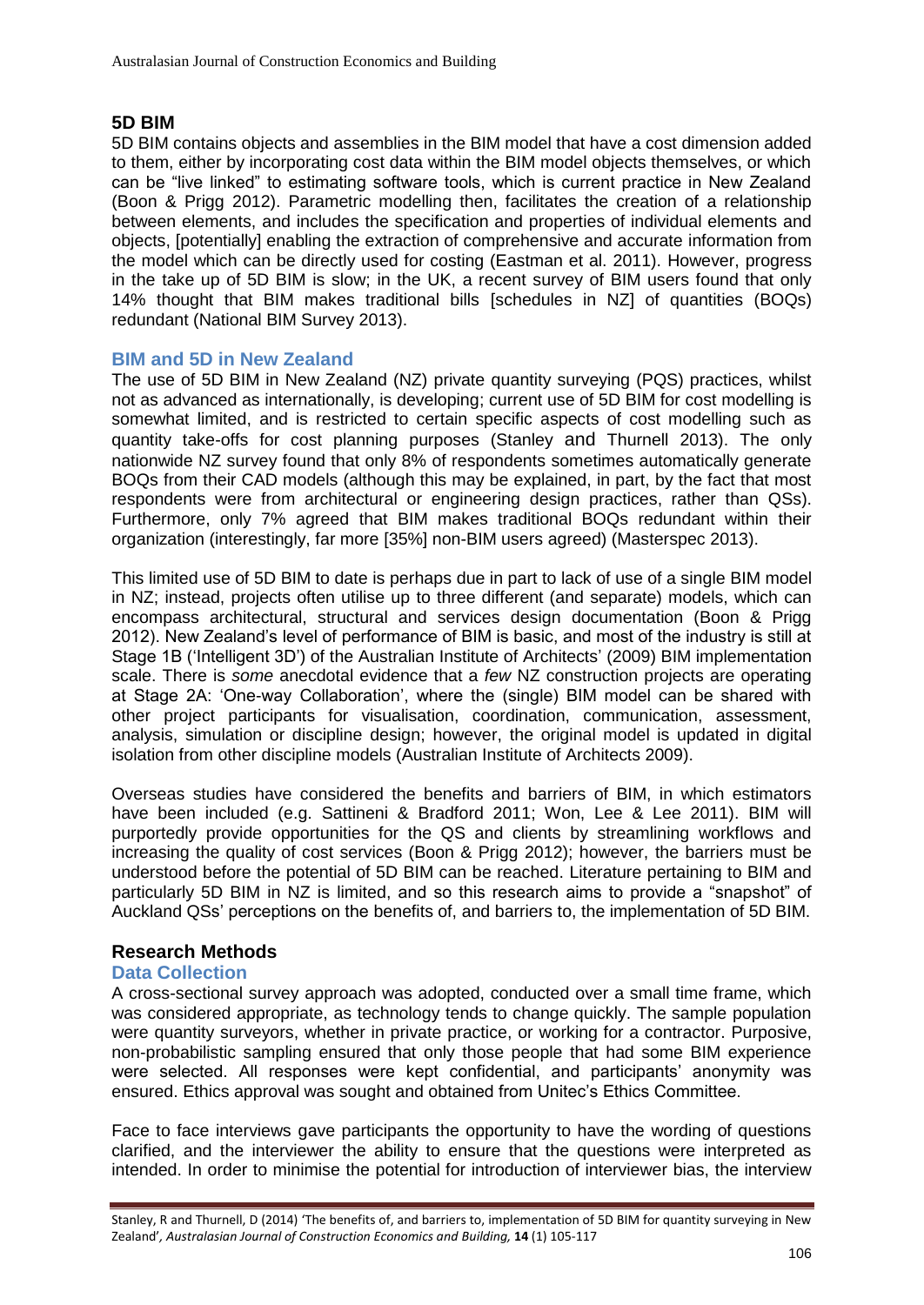structure and questionnaire were piloted beforehand. The interviews were recorded which enabled post-hoc analysis of qualitative responses, in order to further reduce bias. Though a structured interview format was used, it also allowed for open ended, as well as closed questions. The format allowed the respondent to elaborate when needed, though also answer questions that were more targeted and closed, by using a semantic rating scale to assess the respondent's attitude towards the benefits of, and barriers to, implementation of 5D BIM.

## **Questionnaire Design**

Section 1 was made up of closed questions which requested demographic information such as the number of employees in the participant's company, their role in the company, and the participant's experience with 5D BIM. No questions were mandatory; that is, there were no forced responses. Section 2 comprised 2 closed questions where respondents were asked to rate statements relating to the benefits and barriers of 5D BIM using a 5 point Likert-type semantic scale where: 1=Strongly Disagree, to 5=Strongly Agree. The items were drawn from a wide variety of sources in the literature (e.g. Popov et al. 2008; Boon 2009; Matipa, Cunningham & Naik 2010; Olatunji, Sher & Ogunsemi 2010; Samphaongoen 2010; Shen & Issa 2010; Bylund and Magnusson 2011; Sattineni and Bradford II 2011; Boon & Prigg 2012). Demographic information collected from respondents included: job role; years of QS experience; number of BIM projects worked on, and number of 5D BIM projects worked on.

#### **Data Analysis**

Participants' ratings of the benefits and barriers were analysed by identifying any general themes, if any, from the respondents' ratings. Responses to the subjective open ended questions were analysed by identifying the themes from the participant's responses and trends were identified.

#### **Findings**

#### **Demographic Information**

**Participant Job/Position Years Experience Number of BIM Projects Number of 5D Projects** A PQS\* 35 0 0 B Cntr QS\*\* (Director) 15 1-2 0 C Cntr QS 5 10 1-2 D Cntr QS (Director) 30+ 1-2 0 E PQS (Director) 25 1-2 0 F | PQS | 3 | 0 | 0 G Cntr QS (Director) 18 3-4 1-2

The demographic data collected from the eight participants is shown below in Table 1.

**Table 1 Demographic Characteristics of Sample (n=8)** \*PQS: private practice QS; \*\*Cntr QS: contractor's QS

Four participants were from private practice, and 4 from contracting firms, and had a variety of quantity surveying experience and seniority, as well as experience with projects using BIM models, wherever possible.

H PQS (Director) 24 1-2 0

# **Benefits of 5D BIM**

Participants' level of agreement (1=Strongly Disagree, to 5=Strongly Agree) with statements relating to their perceptions regarding the benefits of 5D BIM implementation for quantity surveying in New Zealand are shown in Table 2, and the findings discussed below.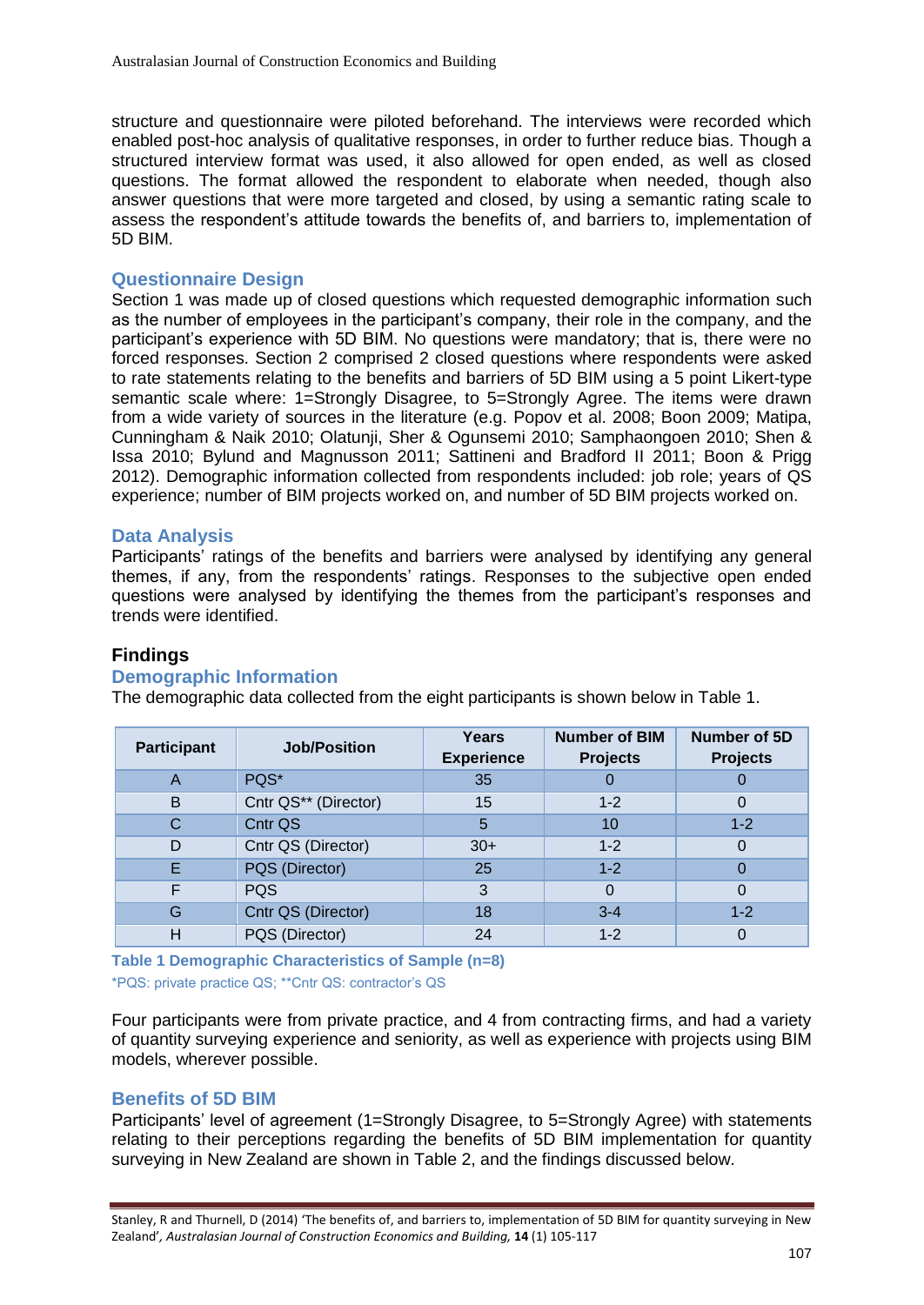## *Q#6.1: Visualization*

Visualization was seen as beneficial to QSs; this is consistent with Samphaongoen (2010), who describes QSs as being better able to understand the project they are involved in, as they can see and interact with the 3D model. Similarly, Thurairajah and Goucher (2013) assert that the building can be viewed from any perspective in 3D, allowing QSs to make fewer assumptions about the design. As one participant stated: '*As opposed to turning over three or four hundred A2 or A1 2D drawings to try and get a picture of what the building looks like, the 3D model gives you that instantaneously.'*

# *Q#6.2: Collaboration*

5D BIM was perceived to enhance collaboration on projects, as people need to work together to make the models effective. This aligns with Popov et al. (2008) who assert that the use of 5D for cost modelling encourages collaboration on projects, and as such aids the management of the project overall. In order to achieve effective 5D, designers need to generate suitable 3D information, and this needs to be checked for clashes by the construction team. 5D software also has the ability to check for clash detection, and in this way a collaborative atmosphere is further encouraged (Won et al. 2011).

BIM depends on a collaborative approach, ideally through the use of a centralized model, where design changes are automatically updated and coordinated amongst the project team (although this is rarely achieved to date). Eastman et al (2011) assert that collaboration can be achieved by two different approaches: the first is where project teams utilize one model software from one vendor that contains all relevant design and cost information. The second approach is where project teams use proprietary or open-source software from different vendors, that contain mechanisms to ensure that data is fully exchangeable. As the software can be utilized across different disciplines, the model can be transferred between for example, QSs, architects, buildings services engineers and other consultants. This allows for real time changes to be suggested and made electronically during construction (Aranda-Mena et al 2008).

| Q#   | <b>Benefits</b>                                                                                                                                                                             | 1 | $\mathbf{2}$ | 3                     |                | 5              |
|------|---------------------------------------------------------------------------------------------------------------------------------------------------------------------------------------------|---|--------------|-----------------------|----------------|----------------|
| 6.1  | The visualization of projects is increased e.g. construction<br>details.                                                                                                                    |   |              |                       | 4              | 4              |
| 6.2  | Collaboration on projects is enhanced as people need to work<br>together to make the models effective.                                                                                      |   |              | $\mathcal{P}$         | 6              |                |
| 6.3  | The quality level of the finished projects is improved as the<br>quality of data in BIM models is maintained by its users.                                                                  | 1 |              | 4                     | $\mathcal{P}$  |                |
| 6.4  | Project conceptualization is made easier e.g. 3D facilitates the<br>costing of design options during early design stage.                                                                    |   | 1            | $\mathcal{P}$         | $\mathcal{P}$  | 3              |
| 6.5  | Increased ability to print out design details from 5D software<br>enables greater analysis capability.                                                                                      | 1 | 1            | 4                     |                |                |
| 6.6  | 5D offers more efficient take-offs during the Budget Estimate<br>Stage (i.e. \$/m2 GFA).                                                                                                    |   |              | 4                     | $\mathcal{P}$  | $\mathcal{P}$  |
| 6.7  | 5D offers more efficient generation of quantities for cost<br>planning compared to traditional QS software and manual take<br>off during the Detailed Cost Plan Stage (i.e. sub-elemental). |   |              | $\boldsymbol{\Delta}$ | $\overline{2}$ | $\mathcal{P}$  |
| 6.8  | Earlier risk identification e.g. potential clash detection is<br>improved, at an earlier stage than with traditional approaches.                                                            |   | 1            |                       | $\mathcal{P}$  | 5              |
| 6.9  | Increased ability to resolve RFI's in real time.                                                                                                                                            |   | 1            | $\overline{2}$        | 3              | $\overline{2}$ |
| 6.10 | Estimating is improved through the ability to model project<br>options before and during construction.                                                                                      |   | 1            | $\overline{2}$        | $\mathcal{P}$  | 3              |

**Table 2 Statements Relating to the Benefits of 5D BIM for Quantity Surveying (n=8)**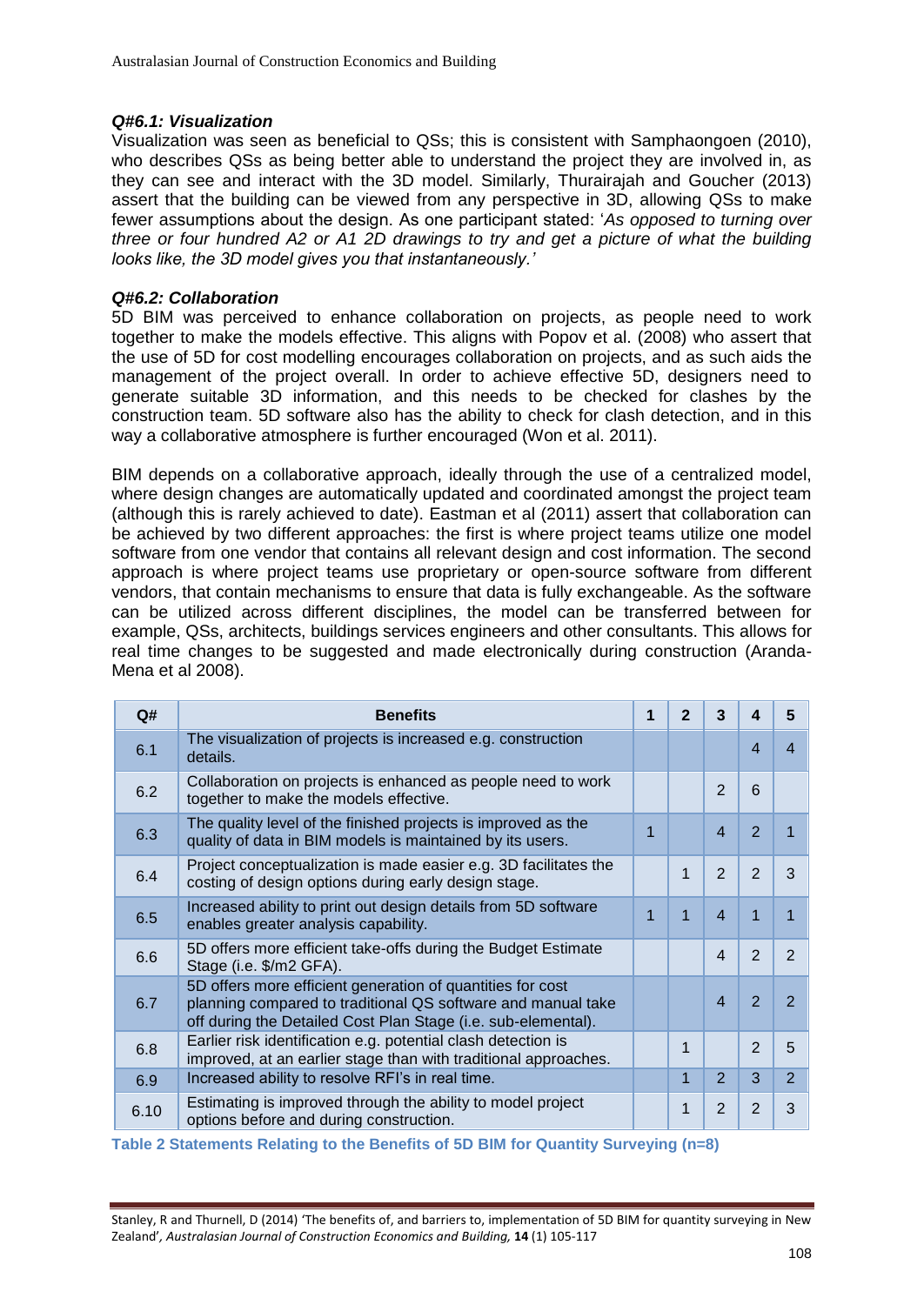# *Q#6.3: Project Quality and BIM Data Quality*

The quality level of the finished projects is perceived to be improved, as the quality of data in BIM models is maintained by its users. One participant (with extensive experience on projects with BIM, and also some use of 5D BIM) strongly disagreed that BIM improves data quality: '*Sometimes the quality of the data in BIM models is much reduced. A lot of objects don't have any relevant information for a QS to use.'* This highlights an issue which relates to a lack of uniformity in the way models are built, and the information they contain. The reliability of BIM estimates is dependent on the accuracy and completeness of the BIM model, which is often simplified, with minimal construction or assembly information. Standardization issues, such as when descriptions for 3D objects and the same objects in 5D software don't match is one of the reasons why QSs are not using BIM for the production and pricing of BOQs (Boon 2009).

# *Q#6.4: Project Conceptualization*

Project conceptualization is perceived to be made easier with BIM, e.g. 3D facilitates the costing of design options during the early design stage. This is consistent with Popov et al (2008), who describe BIM as providing the ability to check each part of the project in relation to each of the project's options. BIM enables QS involvement in the design at an earlier stage than on traditional projects, allowing the design team to produce more design options, which enables the QS 'to quickly and efficiently produce advice to the design team and client of the cost of each option in a manner that enables direct comparison to be made' (Boon & Prigg 2012, p.7). Two participants agreed with the ability of BIM to be used at the design stage to influence the project, with one suggesting that it aids in obtaining acceptance from the client, as they are able to see the design early. Boon (2009) echoes this, saying that BIM is used at the tendering stage of projects for showing customers footage of the construction process.

# *Q#6.5: Analysis Capability*

Opinion on the ability of BIM to print out design details from 5D software to enable greater analysis capability was split; this may highlight a difference of opinion between the 5D concept and the reality of 5D at present. Due to the nature of the information contained in 5D models, it is possible to use the model to print out design details, and to generate reports that are useful to other members of the project team, i.e. design changes to be made by architects, and changes to the construction program (Popov et al. 2008)., although it may be that some people are yet to determine the usefulness of BIM for data analysis in its current state.

# *Q#6.6: Efficiency of Take-offs during Budget Estimate Stage*

None of the participants disagreed that BIM improves the efficiency of take-offs during Budget Estimate stage (i.e. \$/m2 GFA), which suggests some perceived benefits for QSs with BIM during the Budget Estimate stage. The extraction of quantities for preliminary budget estimating is relatively simple, but it is critical that the QS identifies items missing from the model at the time of extraction (Boon and Prigg 2012). 5D BIM can provide a high level of cost detail which can be useful in the early design stages, and certain software providers are now making it possible to develop detailed cost plans by live linking the model to a 5D cost library (Thurairajah & Goucher 2013).

# *Q#6.7: Efficiency of Cost Planning during Detailed Cost Plan Stage*

No participants disagreed that 5D BIM offers more efficient generation of quantities for cost planning compared to traditional QS software and manual take off during the Detailed Cost Plan Stage (i.e. sub-elemental level). One participant stated '*You can do a whole complete building harvest just by pushing a button. You can get the quantities any way you want it basically.'* Another stated '*An external wall that might have taken a good couple of hours to measure could be measured in about three mouse clicks'*. Despite this, participants also noted that extensive bulk checking is required to ensure the quantities are correct, which in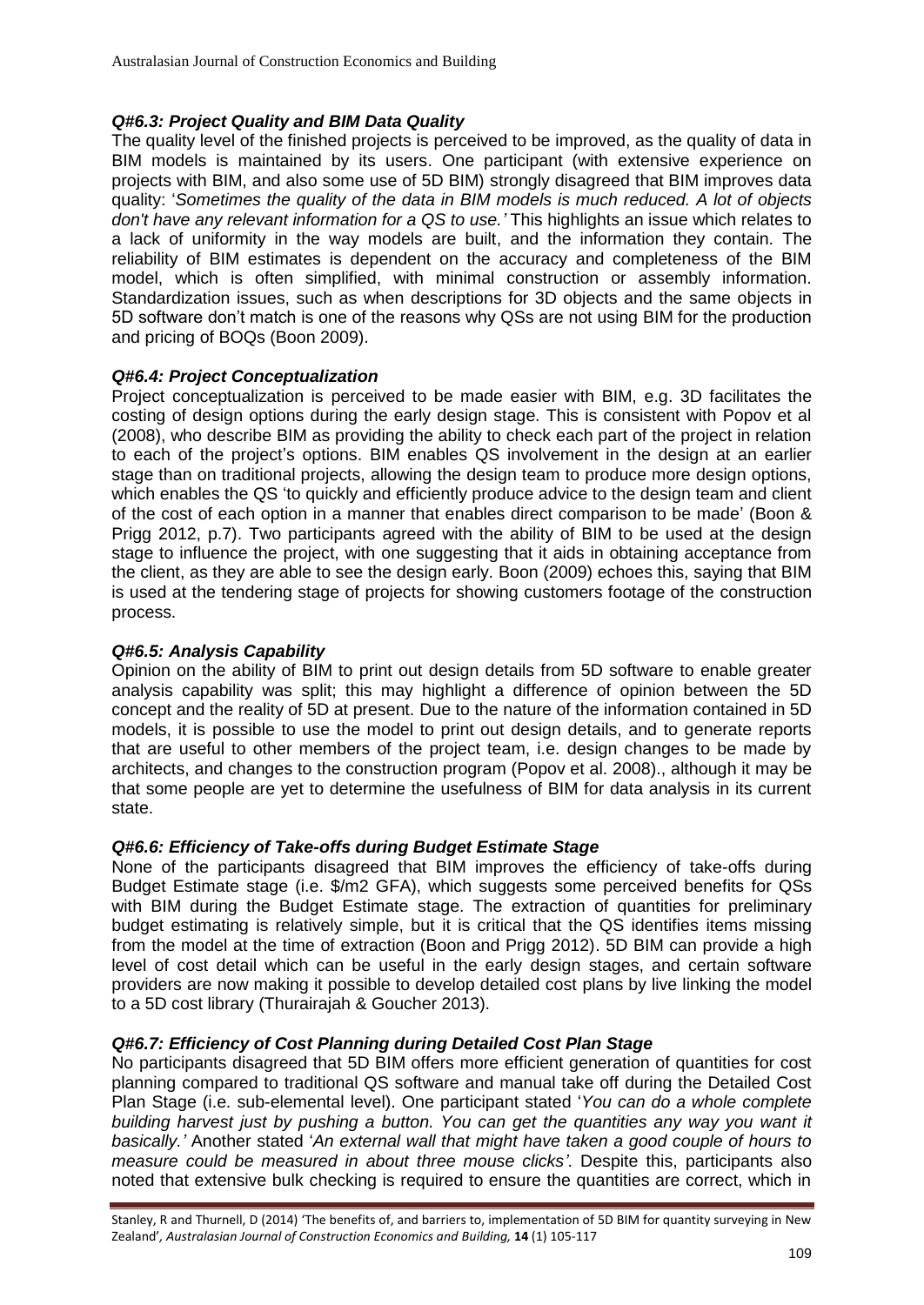turn reduces the efficiency gained: '*a lot of traditional bulk checking still needs to be done'*. Although the ability to automatically extract quantities from the BIM model reduces the time required to generate cost plans, the extraction of quantities is extremely complex due to the model containing unreliable information and an expert is often required to operate the resource (Monteriro and Martins 2013).

A quantitative study found that even when detailed estimates are produced by relatively inexperienced estimators, 5D was more effective than that of the traditional 2D estimating methods, especially with a reduction in errors and time taken (Shen and Issa 2010). This provides a further benefit, as based on these findings it is thought that firms with intermediate level staff (relatively early on in their careers) are able to be efficient at cost planning when using 5D as opposed to 2D. Moreover, where parts of a QSs role require a lot of time to process the work, BIM is able to process vast amounts of data relatively quickly and has the potential to make work easier (Samphaongoen 2010).

5D BIM costing applications are theoretically contained in the model itself, using integrated cost databases embedded within 5D models, helping to streamline the work of QSs, as rather than relying on data storage external to the application they are using for costing projects, the data is able to be applied to projects and updated as required by importing up to date information. When required, the data can be used to cost the items measured from within the one piece of software. One of the benefits of these integrated cost databases is that all relevant information is stored in one location (Samphaongoen 2010). However, instead, in practice, "live linking" models to estimating platforms is done (Thurairajah & Goucher 2013). This also seems to be the case in New Zealand at present (Boon & Prigg, 2012; Stanley & Thurnell 2013).

#### *Q#6.8: Risk Identification*

Seven of 8 participants agreed that BIM offers earlier risk identification e.g. potential clash detection is improved at an earlier stage than with traditional approaches. These findings seem consistent with a study in Korea where it was found that clash detection was used in over 70 % of projects (Won et al 2011). This indicates a clear link between BIM and the ability to reduce risk on projects.

The importance of identifying risks early on in projects is thought to be a vital element to a project's success. One participant supported this *'Clash detection is key for us, everything relates to time.'* This echoes Thurairajah and Goucher (2013), who state that clash detection is a key benefit of BIM for cost consultants. The use of BIM to reduce risk is supported by Boon (2009) where QSs are able to analyze risk earlier and derive other construction options. By finding problems early, it may be possible to save both time and money.

## *Q#6.9: Ability to Resolve Requests for Information (RFIs) in Real Time*

Five of 8 participants agreed that BIM enables the increased ability to resolve RFI's in real time. This suggests that some projects in Auckland are able to use BIM during the construction phase, and not just during the design phase for visualization purposes. This is supported by Ghanem and Wilson (2011) who discuss a case study on a project which demonstrated that by using BIM they were able to save money by detecting clashes and therefore avoid RFIs.

## *Q#6.10: Estimating and Project Options*

Only 1 participant disagreed with the notion that estimating is improved through the ability to model project options before and during construction. By considering project options early, fewer variations are likely to occur during construction. One participant described how when considering different project options in 5D, '*You can see the quantities change and can update based on that.'* The ability to update and change quantities quickly can be a major benefit for QSs in terms of cost modelling. Another commented: '*If an architect does a new*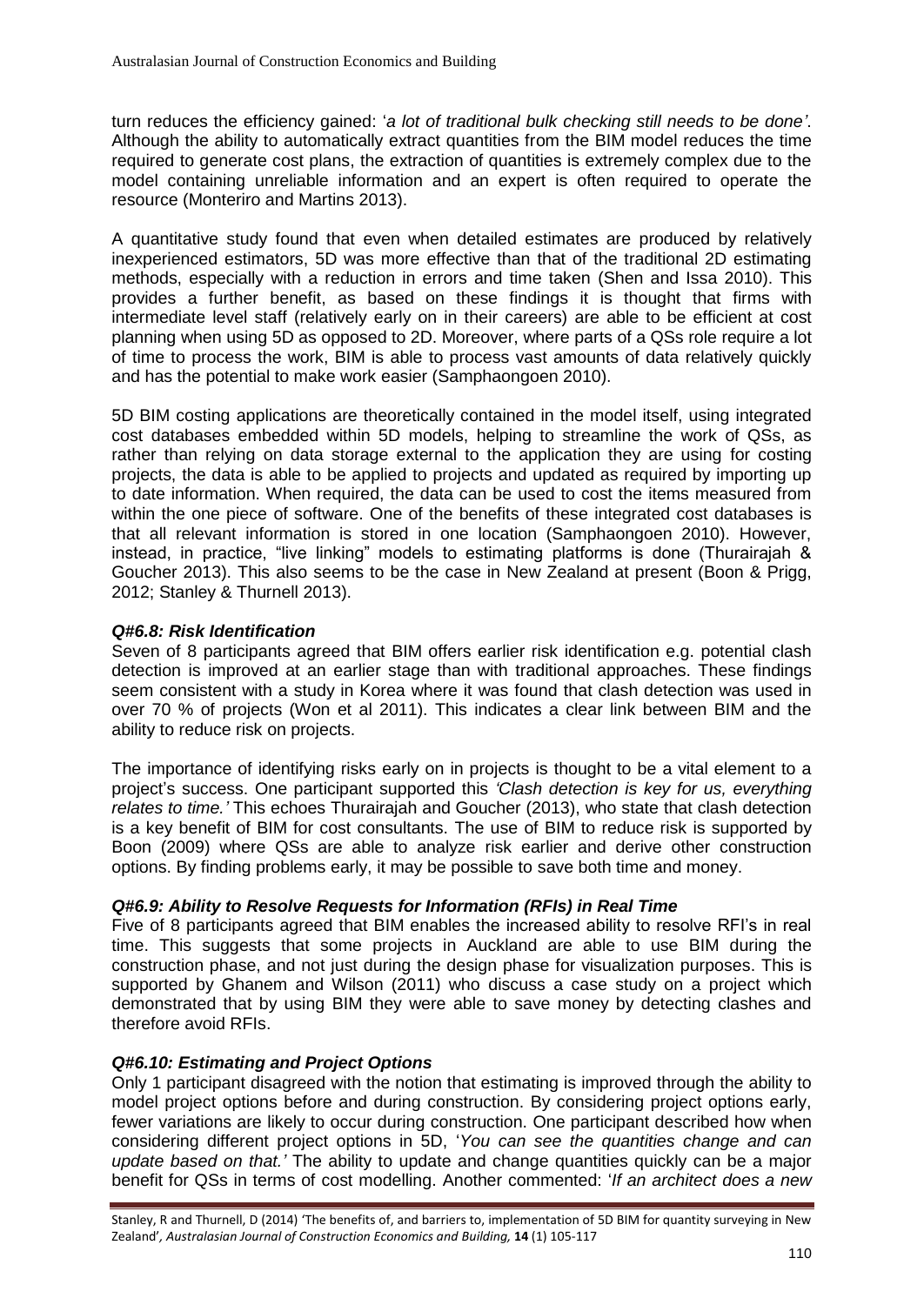*model every week and you've got it linked up with a cost plan you can actually have the dynamic link so that it updates your quantities with the new model.'*

Olatunji et al (2010) suggest that BIM allows professional QSs to identify factors that have economic benefit or consequence on various design options in order to select the most suitable and cost efficient proposal. Furthermore, early design advice 'should lead to increased client satisfaction as they are receiving earlier economic feedback on the alternatives available' (Thurairajah & Goucher 2013, p.3).

# **Barriers to 5D BIM Implementation**

Participants' level of agreement (1=Strongly Disagree to 5=Strongly Agree) with statements relating to their perceptions regarding the barriers to 5D BIM implementation for quantity surveying in New Zealand are shown below in Table 3, and the findings are then discussed.

| Q.H  | <b>Barriers</b>                                                                                                                                                                                                                                       | 1              | $\overline{2}$ | 3              | 4                       | 5                        |
|------|-------------------------------------------------------------------------------------------------------------------------------------------------------------------------------------------------------------------------------------------------------|----------------|----------------|----------------|-------------------------|--------------------------|
| 7.1  | Lack of software compatibility restricts its use.                                                                                                                                                                                                     |                |                | $\overline{2}$ | 3                       | 3                        |
| 7.2  | The setup cost inhibits its use i.e. software, training and<br>hardware costs.                                                                                                                                                                        |                |                | $\overline{2}$ | 4                       | $\overline{2}$           |
| 7.3  | Increased risk exposure discourages companies e.g. legal<br>issues such as ownership of BIM models.                                                                                                                                                   |                | $\overline{2}$ | 3              | $\overline{2}$          | 1                        |
| 7.4  | Cultural resistance in companies hinders its effectiveness.                                                                                                                                                                                           |                | 2              | $\overline{2}$ | 1                       | 3                        |
| 7.5  | Incompatibility with industry recognized element formats for cost<br>planning prevents companies from adopting the software (e.g.<br>the NZIQS "Elemental Analysis of Costs of Building Projects").                                                   | $\overline{1}$ | 3              | 1              | 3                       |                          |
| 7.6  | Incompatibility with current Standard Methods of Measurement<br>(i.e. "NZS 4202:1995"), prevents firms from adopting the<br>software for SOQ production.                                                                                              | $\mathbf{1}$   | $\mathbf{1}$   | 3              | 1                       | $\overline{2}$           |
| 7.7  | Lack of integration in the model decreases the reliability and<br>effectiveness of 5D (e.g. Arch./Eng./MEP designers are not all<br>working off the same model).                                                                                      |                | 1              | 1              | 3                       | 3                        |
| 7.8  | Lack of protocols for coding objects within BIM models by<br>designers hinder the development of cost modelling using BIM<br>(e.g. lack of complete specification information in BIM models<br>inhibits accurate quantity generation for estimating). |                |                | $\overline{2}$ | $\overline{2}$          | $\boldsymbol{4}$         |
| 7.9  | Some companies feel their current software meets their needs,<br>so see no need to change.                                                                                                                                                            |                | 1              | 3              | 3                       | 1                        |
| 7.10 | The fragmented nature of the construction industry limits the<br>potential of BIM.                                                                                                                                                                    | $\mathbf{1}$   | $\mathbf{1}$   | $\mathbf{1}$   | $\overline{\mathbf{4}}$ | $\mathbf{1}$             |
| 7.11 | Lack of an electronic standard for coding BIM software to<br>Standard Methods of Measurement limits the potential of BIM<br>for cost modelling.                                                                                                       |                |                | $\overline{2}$ | $\overline{2}$          | $\overline{\mathcal{A}}$ |

**Table 3 Statements Relating to Potential Barriers to 5D Implementation (n=8)**

## *Q#7.1: Software Compatibility*

No participants disagreed with the notion that a lack of software compatibility restricts the use of BIM, which may indicate that lack of inter-operability is a barrier to the use of 5D BIM for quantity surveying. One participant commented '*It's not about physical compatibility of the software, it's about the knowledge about working with different software.'* Another commented '*If a lead architect is using Archicad and everybody else is using Revit there's still that gap which makes it very difficult for estimating in 5D.'*

Inter-operability is the smooth exchange of information across all BIM disciplines involved which is required to maximize the benefits that BIM offers (Thurairajah & Goucher 2013).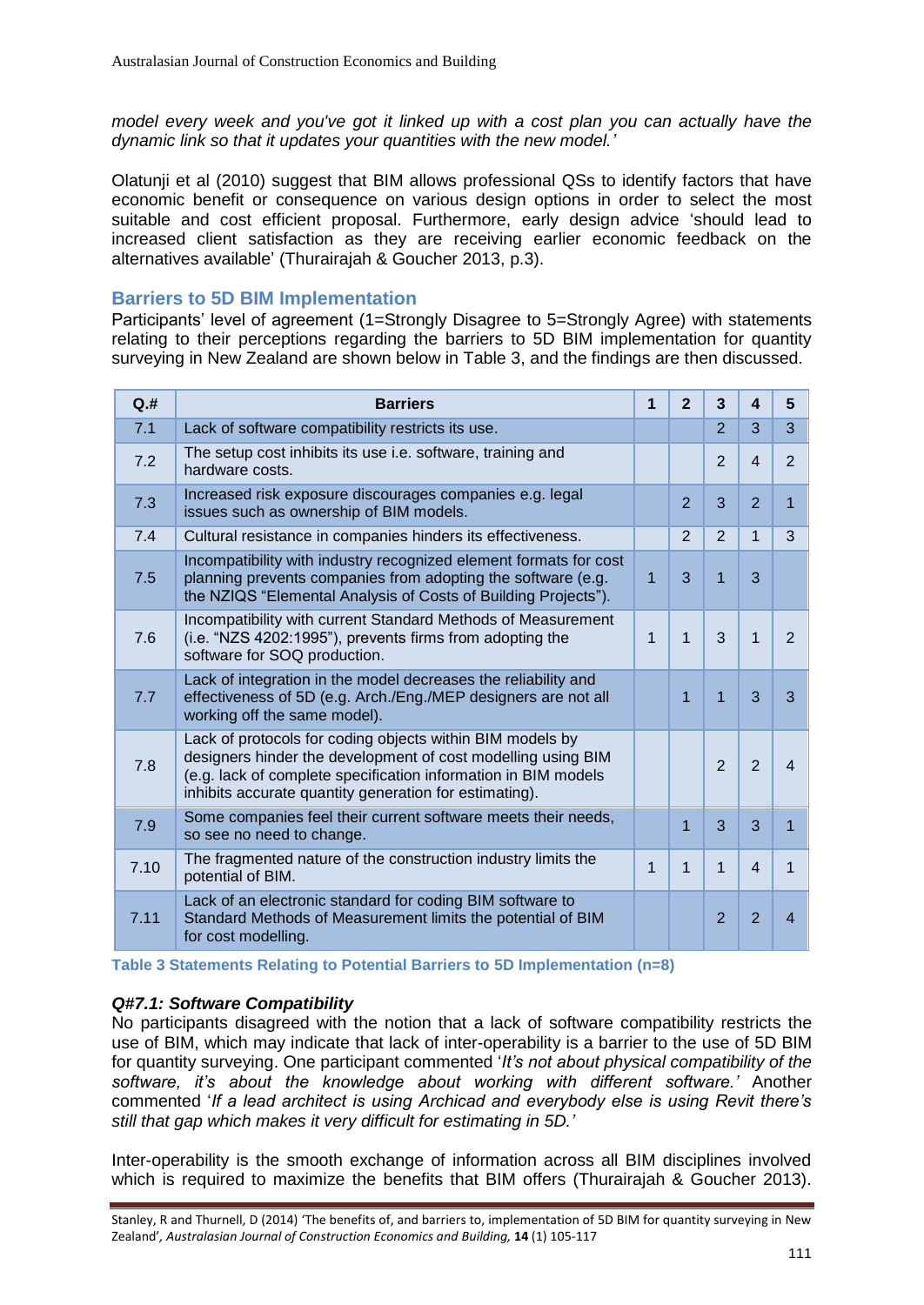However, fuelled by the fragmented and isolated construction industry, vendors often run software in proprietary type formats that restrict the exchange of critical building data between multiple organisations, and such incompatibility between the BIM model and estimating platforms is seen as a major barrier to 5D BIM implementation (Olatunji 2011). In an attempt to overcome this challenge, advancement is being made to improve the interoperability of data exchange between BIM models and costing tools through open data standards such as Industry Foundation Classes (IFCs). IFC standards have been generated by the International Alliance of Interoperability (IAI) to help govern the exchange of data between CAD software tools, estimation software tools and other construction application software tools by creating a neutral file format. IFCs are believed to be important for cost consultants, as without complete inter-operability, items will be missed from the BIM model as they are combined, and therefore missed from estimates and schedules of quantities. However, there are still compatibility issues associated with IFC type files that industry is currently trying to work through (Thurairajah & Goucher 2013

#### *Q#7.2: 5D Setup Costs, i.e. Software, Training & Hardware Costs*

Six of 8 participants agreed that the setup cost of 5D inhibits its use i.e. software, training and hardware costs. Software and hardware upgrades are considered as significant barriers to BIM implementation, particularly for small-medium enterprises (SMEs) (McGraw-Hill Construction 2012). One participant alluded to big companies being able to meet the setup costs, however for '*medium tier or smaller companies it's fairly expensive'.* Thurairajah and Goucher (2013), in a survey of quantity surveyors about the benefits and barriers of 5D BIM implementation, found that most of the respondents indicated a strong training requirement associated with BIM implementation, which, although time-consuming and difficult (as only a number of users have expert knowledge in the resource), is considered critical to BIM's adoption.

#### *Q#7.3: Risk Exposure*

There was only slight agreement overall that increased risk exposure discourages companies', e.g. legal issues such as ownership of BIM models, however 3 participants seemed undecided. The legal issues such as who has rights to the information contained in the BIM models, who is in charge of the information that is in the model, what happens when there are errors in the model and other responsibilities that relate to the model need to be addressed (Boon 2009). Klein (2012) concurs, and reports 'before the full potential of BIM can be released with parties working in collaboration, there needs to be an innovation in contracts and insurances that underwrites stakeholders for financial loss' (p.14).

## *Q#7.4: Cultural Resistance*

Only 2 of 8 participants disagreed with the notion that cultural resistance in companies hinders BIMs effectiveness for cost modelling. Participants made reference to the traditional nature of the industry, one surmising '*We're basically going from horse drawn carts to motor vehicles.*'

A recent case study in New Zealand related how several BIM-capable project participants were not prepared to share BIM information between firms (Brewer, Gajendran & Runeson 2013). This type of culture or dynamic on projects may pose another barrier to successful BIM adoption and use for 5D BIM by QSs, and cultural transformation is a much greater challenge than any technological challenge arising from BIM; there is some reluctance from older QS employees to use 5D BIM, but younger employees are much more optimistic (Boon & Prigg 2012).

## *Q#7.5 Incompatibility with Industry Recognized Cost Planning Element Formats*

Only 3 participants agreed with the notion of 5D BIM's incompatibility with the industry recognized elemental format for cost planning, which prevents companies from adopting the software (e.g. the NZIQS 'Elemental Analysis of Costs of Building Projects'). Shen and Issa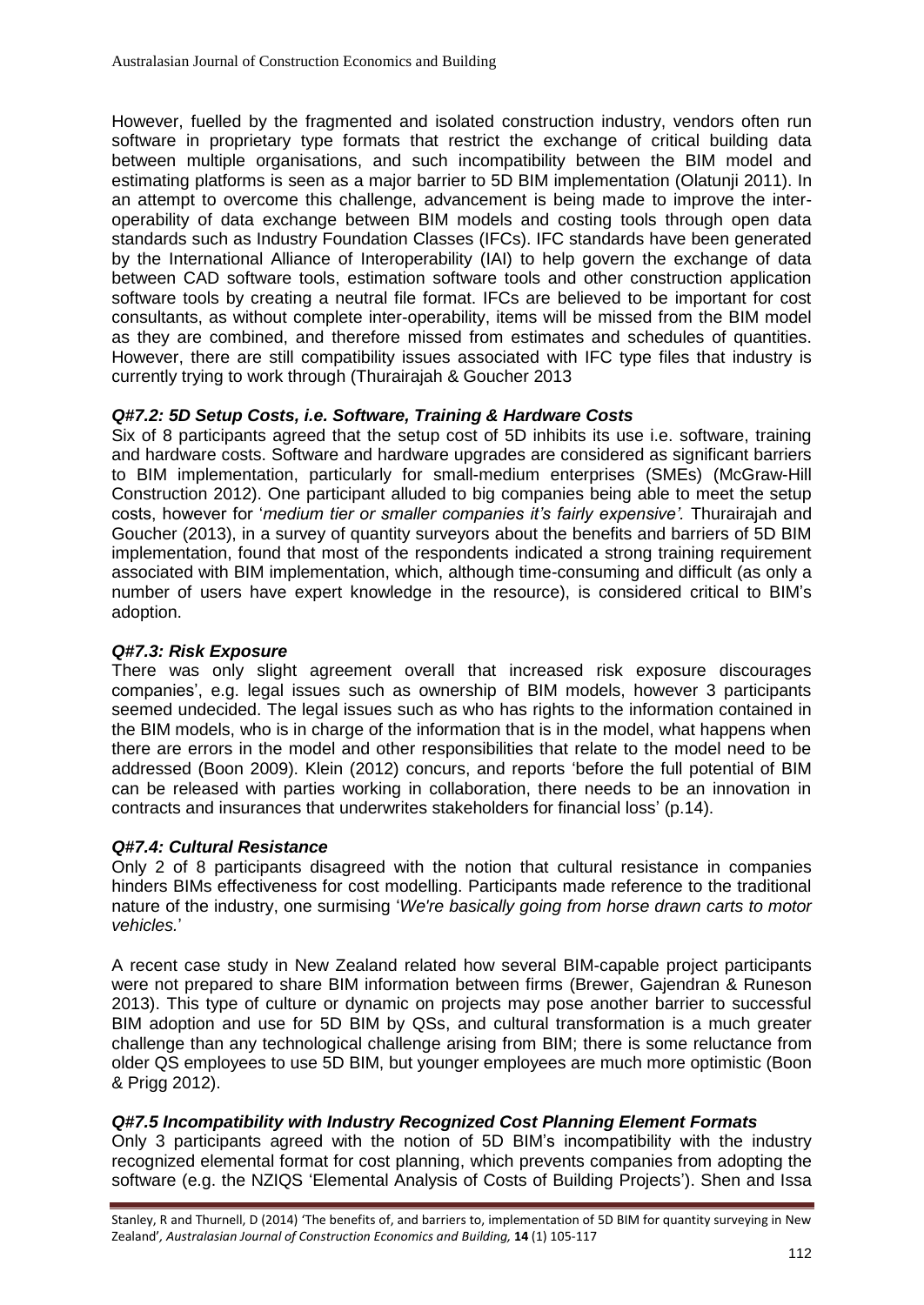(2010) found that estimating using 3D software when contrasted with traditional 2D estimating resulted in reduced errors and time taken.

However, Boon and Prigg (2012) report that BIM models currently contain numerous design errors and often have important information missing from them, which hinders BIM's use for producing 5D cost services, as the data is too incomplete or inaccurate to use.

In order to provide cost planning services when using BIM, there is a need for BIM models to be correct, complete and objects must contain all the data needed, which at present is not the case in New Zealand. Furthermore, significant time is needed to pick up what is not shown in the models by reviewing 2D drawings that show the missing building items (Stanley & Thurnell 2013).

## *Q#7.6: Incompatibility with Current Standard Methods of Measurement (SMM)*

There was a great deal of mixed opinion between the participants on this issue of BIM's incompatibility with current Standard Methods of Measurement (i.e. 'NZS 4202:1995'), preventing QS firms from adopting 5D software for BOQ production. One participant asserted that NZS 4202:1995 is incompatible with 5D, 'e*xcept for about 5 trades, like Blockwork, Brickwork, Concrete and maybe Suspended Ceilings. However everything else are pretty much composite items.'* This sentiment is common in the literature; Matipa et al (2010) suggest that current Standard Methods of Measurement were developed for more paper based surveying. In New Zealand, there is little use of 5D BIM to produce efficient BOQs; Stanley & Thurnell (2013) report 'few participants agreed that there is currently an increased use of 5D BIM for the production and pricing of Schedules (Bills) of Quantities (SOQs) during tender/bid stage' (p. 5). However, Boon and Prigg (2012) assert that marginal benefits can be achieved through the extraction of certain building items such as doors, windows, volumes of concrete, steelwork quantities, and services trades.

## *Q#7.7: Lack of Integration in the Model*

Six of 8 participants agreed that a lack of integration in BIM models decreases the reliability and effectiveness of 5D (e.g. where each design discipline develops their own BIM model in isolation from each other). One participant said '*We find it's all time and cost related. Initial models we receive are poorly integrated with each other, we spend a lot of time making it integrated.'* Boon and Prigg (2012) assert that a balance needs to be found between the information architects need to use to build the 3D models, and the additional information needed for QSs to model the costs in projects. This underlying issue - lack of integration, where parties in the industry are said to work separately, and as a result this also separates the information required for BIM - is thought to be a major barrier to 5D BIM implementation (Bylund & Magnusson 2011).

## *Q#7.8: Lack of Protocols for Coding BIM Objects*

Six of 8 participants agreed that a lack of protocols for coding objects within BIM models by designers hinders the development of 5D BIM. The need for a coding standard for 5D was highlighted by one participant '*I think a standard is probably needed, no different to the measuring standard that we have, just so that it can be standardized throughout the industry.*' The Royal Institution of Chartered Surveyors (RICS) in the UK have worked with industry to develop new rules of measurement (NRM) which will facilitate 5D BIM, and are extending this collaboration with the Australian Institute of Quantity Surveyors in Australia (buildingSMART 2012). Currently in New Zealand there are no standards that facilitate the embedment of design data to ensure extracted quantities are compliant with the quantity surveyor's SMM (e.g. NZS 4202:1995), but a technical sub-committee of the New Zealand Institute of Quantity Surveyors (NZIQS) is attempting something similar by proposing the use of the Association of Coordinated Building Information in New Zealand's (ACBINZ) Coordinated Building Information (CBI) classification system to revise New Zealand's standard method of measurement. The CBI classification system was created to coordinate information sources such as drawings, specifications, quantities, technical and research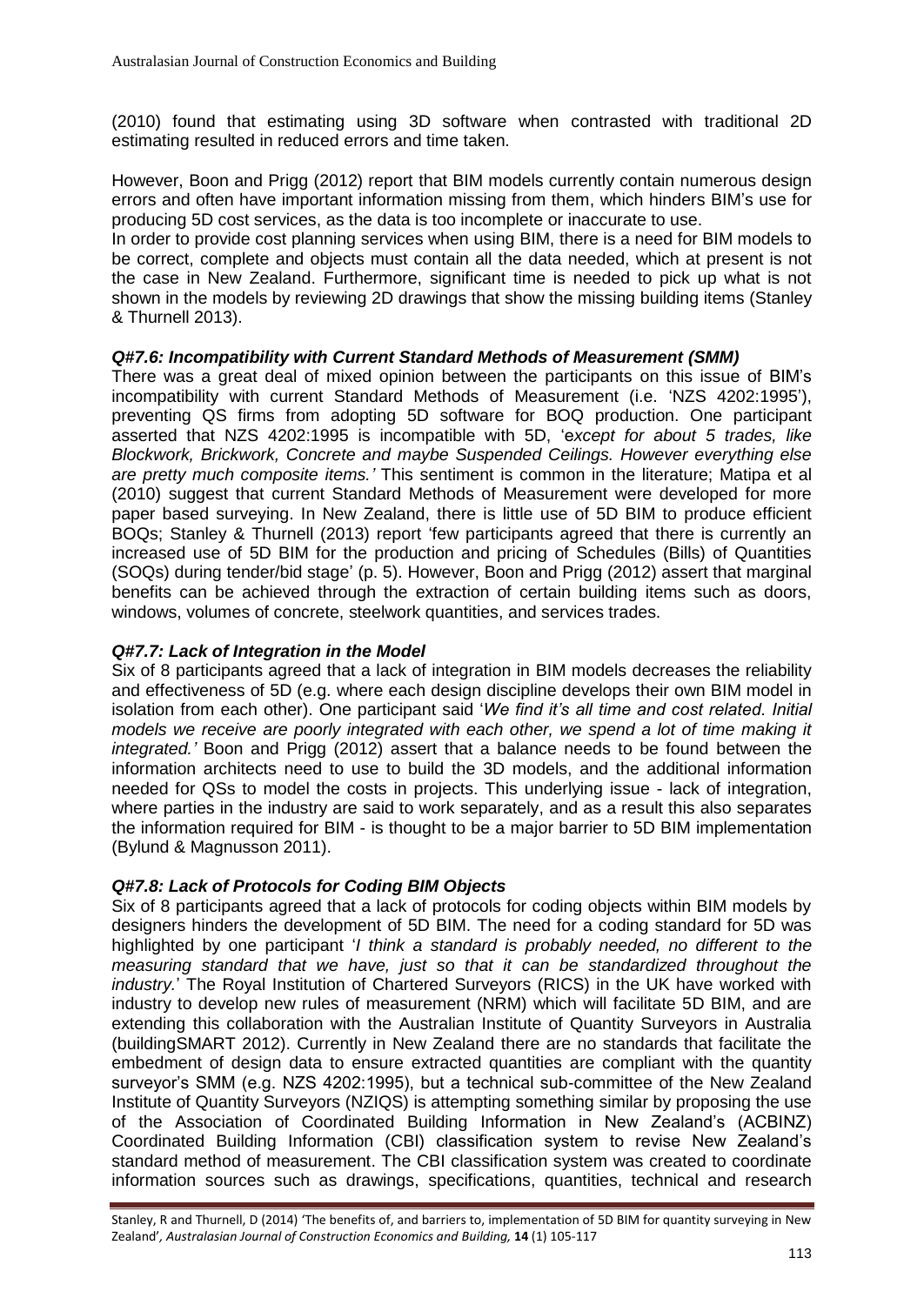information and publications (Masterspec, 2012). The NZIQS sub-committee came to their conclusion on the basis that it was a similar coding system to the one used in Singapore, the Construction Electronic Measurement Standard (CEMS), a classification system established for BIM measurement that is globally recognised as being successful (Boon & Prigg 2012).

# *Q#7.9: Current Software Meets Needs*

Only one of 8 participants disagreed that some companies feel their current software meets their needs, so see no need for change. This may suggest that smaller QS firms perceive 5D not to be a viable option at present. This characteristic of smaller consultant firms is shown in a study of small-medium enterprises (SMEs) in the UK Institution of Structural Engineers, which found that 73% of respondents think that BIM implementation presents serious cost and commercial challenges, and 76% of small (less than 10 employees) firms are not BIMexperienced, and so have little understanding of the finer details (Office Insight 2013).

# *Q#7.10: Fragmented Nature of the Construction Industry*

Only 2 of 8 participants disagreed that the fragmented nature of the construction industry limits the potential of BIM. Masterspec (2012) sees this as one of the central barriers to BIM implementation, and suggests that a shift in current workflows is required. Olatunji et al. (2010) assert that BIM, and in particular 5D BIM, requires the collaboration, database integration and commitment of companies to the use of BIM software, and that as these areas are still in a separated and fragmented state, it further limits the effectiveness of 5D BIM.

# *Q#7.11: Lack of an Electronic Standard for Coding BIM Software*

There was a high level of agreement from participants that a lack of an electronic standard for coding BIM software to Standard Methods of Measurement limits the potential of 5D BIM. One participant indicated the need for an electronic standard for BIM by saying, '*Often the designers don't code everything and if they code it they can code it incorrectly. With software, to some extent it's only as good as the information that's input in the first instance.'*  Although BIM-assisted estimating tools can generate large quantities of construction items in order to efficiently produce cost estimates, the extracted quantities have a lack of understanding of construction methods and procedures, which reduces the accuracy of estimates (Shen & Issa, 2010). It is these kinds of issues that a common electronic coding standard for BIM would need to address. The NZ Government's Productivity Partnership is working through the National Technical Standards Committee (NTSC) to produce an online BIM handbook for New Zealand, as part of its strategy to accelerate the application of BIM in construction here. NTSC has commissioned NATSPEC of Australia to write the New Zealand BIM handbook, currently due for release for industry comment, as well as electronic exchange standards (BIM Handbook in Production 2013).

# **Conclusions**

The perceptions of a sample of Auckland quantity surveyors on the benefits of, and barriers to, the implementation of 5D BIM have been identified. Findings suggest that 5D-BIM may provide advantages over traditional forms of quantity surveying (in Auckland) by increasing efficiency, increasing visualization of construction details, and earlier risk identification. However there are perceived barriers to 5D-BIM implementation within the construction industry: a lack of software compatibility; prohibitive set-up costs; a lack of protocols for coding objects within building information models; lack of an electronic standard for coding BIM software, and the lack of integrated models, with objects containing full and complete data required to fulfil cost modelling tasks efficiently ,which are an essential pre-requisite for full inter-operability, and hence collaborative working, in the industry. As currently practised, 5D BIM takes place outside the core BIM model by live linking it to a third party estimating software. Participants had doubts for the feasibility of level 3 full collaborative BIM that contains integrated cost data, suggesting that the ultimate goal of BIM may never eventuate.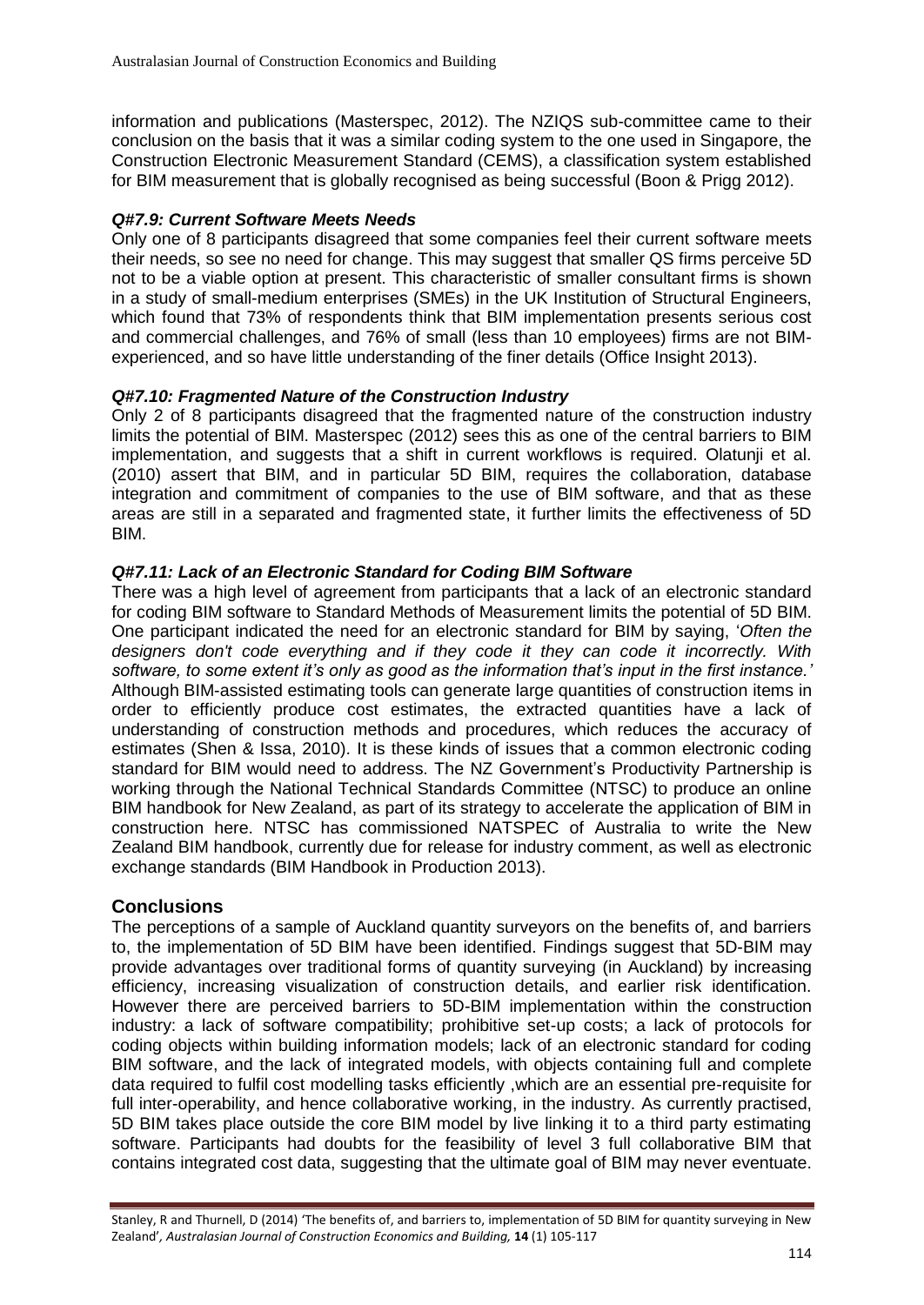However, there was a strong indication that 2D drawings would eventually succumb to BIM in the future.

Some participants noted that in the future, such barriers are likely to be overcome by increasing cross-disciplinary collaboration on BIM modelling, allowing 5D BIM use to become more prominent. It is thought that as the use of BIM increases, a cultural change will take place, and 5D BIM will increasingly be more widely used by quantity surveyors in the Auckland construction industry for cost modelling. Although (due to the small sample size) these findings are not generalizable to the New Zealand quantity surveying population as a whole, they do provide a 'snapshot' of current opinion on the benefits of, and barriers to, the implementation of 5D BIM in Auckland. The accelerating implementation of BIM means that these perceptions are likely to change in the future, and this research provides a benchmark against which to gauge changes in the use of 5D BIM for cost modelling, which could help find solutions to overcome these barriers to inter-operability between 3D and 5D BIM, and report on the opinions of industry to the solutions once they have been implemented.

## **References**

Aranda-Mena, G., Crawford, J., Chevez, C., & Froese, T. (2008) 'Building information modelling demystified: Does it make business to adopt BIM?' *CIB W78 2008 International Conference on Information Technology in Construction,* Santiago, Chile

Australian Institute of Architects (2009) 'Towards Integration*.* National Building Information Modelling (BIM) Guidelines and Case Studies', *Cooperative Research Centre for Construction Innovation (CRCCI)*, viewed 11 May 2013 [http://www.construction-innovation.](http://www.construction-innovation.info/images/pdfs/Brochures/Towards_Integration_Brochure_170409b.pdf) [info/images—/pdfs/Brochures/Towards\\_Integration\\_Brochure\\_170409b.pdf](http://www.construction-innovation.info/images/pdfs/Brochures/Towards_Integration_Brochure_170409b.pdf)

BEIIC (2010) *'*Productivity In The Buildings Network: Assessing The Impacts Of Building Information Models', *Built Environment Innovation and Industry Council (BEIIC)*, Melbourne, Australia

BIM Handbook in Production (2013) *Building & Construction Productivity Partnership*, viewed 29 November 2013 <http://buildingvalue.co.nz/news-events/bim-handbook-production>

Boon, J. (2009) 'Preparing for the BIM revolution', *13th Pacific Association of Quantity Surveyors Congress (PAQS 2009),* viewed 12 April 2013 http://rismwiki. [vms.my/images](http://‌/‌‌rismwiki.%20vms.my‌‌‌‌‌‌/images‌‌/7/72/‌‌‌‌‌‌‌‌PRE‌‌PARING‌‌_FOR‌‌‌‌_THE_BIM_‌‌REVOLUTION‌‌‌‌.pdf) [/7/72/PREPARING\\_FOR\\_THE\\_BIM\\_REVOLUTION.pdf](http://‌/‌‌rismwiki.%20vms.my‌‌‌‌‌‌/images‌‌/7/72/‌‌‌‌‌‌‌‌PRE‌‌PARING‌‌_FOR‌‌‌‌_THE_BIM_‌‌REVOLUTION‌‌‌‌.pdf)

Boon, J., & Prigg, C. (2012) 'Evolution of quantity surveying practice in the use of BIM – the New Zealand experience', *Joint CIB International Symposium of W055, W065, W089, W118, TG76, TG78, TG81 and G84*, viewed 5 July 2013 [http://www.irbnet.de/daten/iconda/CIB\\_](http://‌/‌ww‌w.‌irb‌net.de‌/da‌ten‌/ico‌nda‌/CIB‌_‌DC25601‌.pdf) [DC25601.pdf](http://‌/‌ww‌w.‌irb‌net.de‌/da‌ten‌/ico‌nda‌/CIB‌_‌DC25601‌.pdf)

Brewer, G., Gajendran, T. & Runeson, G. (2013) 'ICT & innovation: A case of integration in a regional construction firm'*, Australasian Journal of Construction Economics and Building,*  **13** (3), 24-36

buildingSMART Australasia (2012) 'National Building Information Modelling Initiative'*, Vol.1*, viewed 4 July 2013 [http://buildingsmart.org.au/nbi-folder/NationalBIMIniativeReport\\_6June](http://‌/buildingsmart‌.org.au‌/nbi-‌folder‌/National‌BIMIniativeReport‌_‌6Ju‌‌ne‌‌2012‌‌.pdf) [2012.pdf](http://‌/buildingsmart‌.org.au‌/nbi-‌folder‌/National‌BIMIniativeReport‌_‌6Ju‌‌ne‌‌2012‌‌.pdf)

Bylund, C. & Magnusson, A. (2011) 'Model based cost esimations–an international comparison', viewed 4 July 2013 [http://www.bekon.lth.se/fileadmin/byggnadsekonomi/Carl](http://www.bekon.lth.se/fileadmin/byggnadsekonomi/CarlBylund_AMagnusson_Model_Based_Cost_Estimations_-_An_International_Comparison__2_.pdf) Bylund AMagnusson Model Based Cost Estimations - An International Comparison [2\\_.pdf](http://www.bekon.lth.se/fileadmin/byggnadsekonomi/CarlBylund_AMagnusson_Model_Based_Cost_Estimations_-_An_International_Comparison__2_.pdf)

Eastman, C., Teicholz, P., Sacks, R. & Liston, K. (2011) *BIM Handbook: A Guide to Building Information Modeling for Owners, Managers, Designers, Engineers and Contractors*, John Wiley and Sons, NY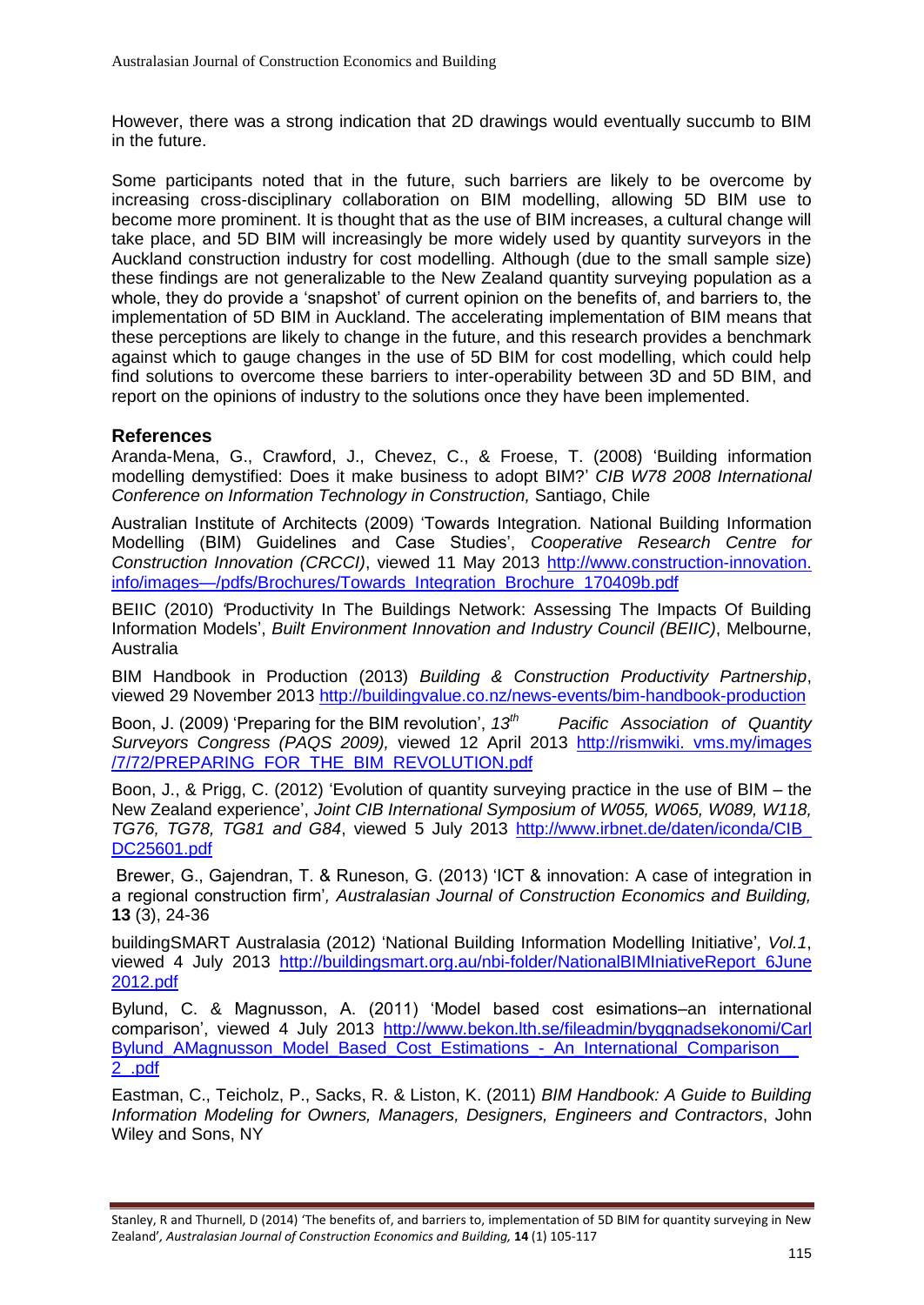Ghanem, A. A. & Wilson, N. (2011) 'Building information modelling applied on a major csu capital project: A success story', *47th ASC Annual International Conference*, viewed 30 May 2013 [http://ascpro0.ascweb.org/archives/cd/2011/paper/CPGT274002011.pdf](http://‌/ascpro0‌.ascweb.‌org/‌archives‌/cd/2011‌/paper‌/CPGT274002011‌.pdf)

Klein, R. (2012) 'A work in progress', *RICS Construction Journal*, Feb-Mar 2012, 14

Masterspec. (2012) *New Zealand National BIM Survey 2012*, viewed 10 May 2013 [http://ww](http://‌/‌ww‌w.masterspec.co.nz/news/reports-1243.htm) [w.masterspec.co.nz/news/reports-1243.htm](http://‌/‌ww‌w.masterspec.co.nz/news/reports-1243.htm)

Masterspec. (2013) *New Zealand National BIM Survey 2013*, viewed 22 November 2013 [http://www.masterspec.co.nz/news/reports-1243.htm](http://‌/‌ww‌w.masterspec.co.nz/news/reports-1243.htm)

Matipa, W.M., Cunningham, P. and Naik, B. (2010) 'Assessing the impact of new rules of cost planning on building information model (BIM) schema pertinent to quantity surveying practice', *26th Annual ARCOM Conference*, viewed 16 October 2013 [http://web.itu.edu.tr/](http://‌/web‌.itu‌.edu.tr/‌~yam‌anhak‌/yayin/p2010b.pdf) [~yamanhak/yayin/p2010b.pdf](http://‌/web‌.itu‌.edu.tr/‌~yam‌anhak‌/yayin/p2010b.pdf)

McGraw-Hill Construction (2012) *The Business value of BIM in North America: Multi-Year Trend Analysis and User Ratings (2007-2012)*, McGraw-Hill Construction, New York

Monteiro, A. & Martins, J.P. (2013) 'A survey on modeling guidelines for quantity takeofforiented BIM-based design', *Automation in Construction,* **35**, 238-253

National BIM Survey (2013) 'National BIM Report 2013'*,* viewed 22 November 2013 <http://www.thenbs.com/pdfs/NBS-NationlBIMReport2013-single.pdf>

NBIMS (2010) 'National Building Information Modeling Standard'*,* viewed 11 November 2013 [http://www.wbdg.org/pdfs/NBIMSv1\\_p1.pdf](http://www.wbdg.org/pdfs/NBIMSv1_p1.pdf)

Office Insight (2013) 'Government unveils BIM initiative for SMEs as survey reveals small business concerns', viewed 29 November 2013 [http://workplaceinsight.net/government](http://workplaceinsight.net/government-unveils-bim-initiative-for-smes-as-survey-reveals-small-business-concerns/?goback=.gde_88902_member_274944403)[unveils-bim-initiative-for-smes-as-survey-reveals-small-business-concerns/?goback=.gde](http://workplaceinsight.net/government-unveils-bim-initiative-for-smes-as-survey-reveals-small-business-concerns/?goback=.gde_88902_member_274944403) [\\_88902\\_member\\_274944403](http://workplaceinsight.net/government-unveils-bim-initiative-for-smes-as-survey-reveals-small-business-concerns/?goback=.gde_88902_member_274944403)

Olatunji, O.A. (2011) 'Modelling organizations structural adjustment to BIM adoption: A pilot study on estimating organizations', *Journal of Information Technology in Construction,* **16**, 653-668

Olatunji, O.A., Sher, W., Ogunsemi, D.R., (2010) 'The impact of building information modelling on construction cost estimation', *W055 - Special Track 18th CIB World Building Congress*, May 2010, Salford, UK

Popov, V., Migilinskas, D., Juocevicius, V. and Mikalauskas, S. (2008) 'Application of building information modelling and construction process simulation ensuring virtual project development concept in 5D environment', *25th International Symposium on Automation and Robotics in Construction*, viewed 12 March 2013 [http://www.iaarc.org/pub](http://‌/‌www‌.iaarc.org/publications/fulltext/7_sec_090_Popov_et_al_Application.pdf) [lications/fulltext/7\\_sec\\_090\\_Popov\\_et\\_al\\_Application.pdf](http://‌/‌www‌.iaarc.org/publications/fulltext/7_sec_090_Popov_et_al_Application.pdf)

Samphaongoen, P. (2010) 'A visual approach to construction cost estimating', viewed 17 October 2013 [http://epublications.marquette.edu/theses\\_open/28](http://epublications.marquette.edu/theses_open/28)

Sattineni, A. & Bradford II, R. H. (2011) 'Estimating with BIM: A survey of US construction companies', *Proceedings of the 28th ISARC,* viewed 12 March 2013 [http://www.iaarc.org](http://www.iaarc.org/publications‌/proceedings_‌of_the‌_2‌8th_isarc/estimating_with_bim_a_survey_of_us_construction_companies.html) [/publications/proceedings\\_of\\_the\\_28th\\_isarc/estimating\\_with\\_bim\\_a\\_survey\\_of\\_us](http://www.iaarc.org/publications‌/proceedings_‌of_the‌_2‌8th_isarc/estimating_with_bim_a_survey_of_us_construction_companies.html) [\\_construction\\_companies.html](http://www.iaarc.org/publications‌/proceedings_‌of_the‌_2‌8th_isarc/estimating_with_bim_a_survey_of_us_construction_companies.html)

Shen, Z. & Issa, R.R.A. (2010) 'Quantitative evaluation of the BIM-assisted construction detailed cost estimates', *Journal of Information Technology in Construction,* **15**, 234-257, viewed 12 March 2013<http://www.itcon.org/2010/18>

Stanley, R. & Thurnell, D. (2013) 'Current and anticipated future impacts of BIM on cost modelling in Auckland**'.** *Proceedings of 38th AUBEA International Conference*, Auckland, New Zealand, 20-22 Nov 2013